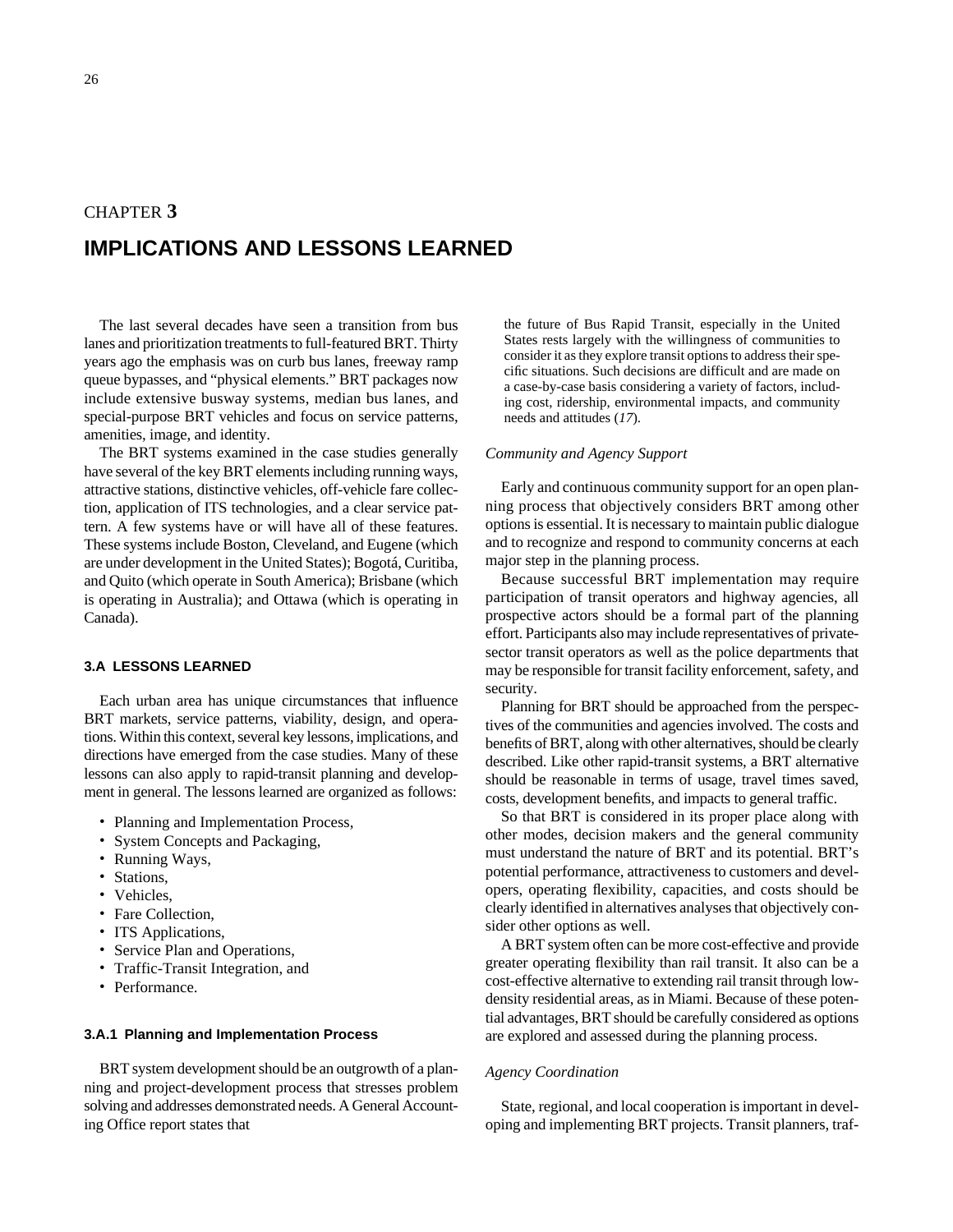fic engineers, and urban planners must work together to address the many issues related to BRT systems. In the United States, metropolitan planning agencies and state DOTs should be major participants. In Hartford, Miami, and Pittsburgh, state DOTs played major roles in busway development.

Political commitment and appropriate institutional arrangements are essential. Fragmented responsibilities among multiple agencies should be avoided. In Quito, for example, the city created a single agency with adequate powers to control and improve public transportation.

# *Incremental Development*

BRT lends itself to incremental development. In many cases, it may be useful to identify a BRT segment for immediate, early implementation. Early action is essential to retain community support and continuity of public agency staff. This will demonstrate BRT's potential benefits as soon as possible to riders, decision makers, and the public at relatively little cost while still enabling system expansion and possible future upgrading (e.g., to more technologically advanced vehicles). Examples of staging opportunities include the following:

- The initial segment, for example, could include curb bus lanes that may be upgraded to busways in the future. A BRT line can also serve as a means of establishing the transit market for a possible future rail line.
- BRT service along a busway does not preclude ultimate conversions to rail transit when and if such a conversion is warranted by ridership or other considerations.
- Ottawa's approach of providing broader coverage through "outside-in" priorities has proven more cost-effective in attracting riders and influencing travel choices than has the traditional concentration on shorter, more costly, inner-city sections.

# *Parking Policy*

BRT system performance can be influenced by parking supply and demand. Parking policies are important to BRT and all rapid-transit modes in two important respects:

- 1. Ample parking should be provided along busways, especially at outlying stations. Parking supply can expand the catchment area and reduce the need for extensive feeder bus service in low-density residential areas. Care must be given so that extensive parking does not preclude joint development.
- 2. In several existing systems, park-and-ride facilities are provided in limited supply along many existing busways, and several of the planned facilities (e.g., the Pittsburgh busway expansion and Hartford's facility) will include parking at key stations. The proper level of parking supply along BRT lines or systems is an area that requires further analysis.

Parking for those who choose to drive to work should be limited where major BRT investments are planned. This is already in effect in Boston and Ottawa.

# *Land Use Coordination and Economic Development Effects*

BRT and land use planning for station areas should be integrated as early as possible and done concurrently. A "transit overlay" zoning district may be an appropriate strategy for encouraging transit-oriented development. Density bonuses may also promote mixed residential and commercial developments near transit stations.

Close working relationships with major developments may be necessary to address issues of building orientation, connections to stations, and setbacks. Cleveland, for example, is working with the Cleveland Clinic to achieve desired building setbacks and orientation.

Adelaide, Brisbane, Ottawa, Pittsburgh, and Curitiba have demonstrated that BRT can achieve land use and economic development benefits similar to those produced by rail transit. However, achieving these benefits requires coordination from the beginning. In countries where land use planning is stronger than in the United States, environmental preservation and focused commercial development are frequently integral parts of BRT system development.

Although integrated land use and transport is usually difficult to achieve, a long-term view should be taken. First, transit supportive actions should be encouraged in BRT corridors. Additionally, the coordination of new developments with BRT planning can be mutually beneficial.

# *BRT Markets*

BRT has been mainly utilized in larger urban areas, either as an alternative or complement to rail transit. The case studies indicate that most urban areas with BRT have more than a million residents and CBD employment of at least 75,000. In these areas, sufficient ridership demand enables frequent service as part of a full-featured BRT application in at least one corridor.

BRT works well in physically constrained environments where hills, tunnels, and water crossings result in frequent congestion and make freeway construction costly, difficult, and impractical.

BRT systems should serve demonstrated transit markets. The 33% ridership gain along Wilshire Boulevard—perhaps the heaviest bus corridor in Los Angeles—indicates that it is beneficial to penetrate major catchment areas rather than to skirt them.

It is essential to match rights-of-way with transit markets. The presence of an exclusive right-of-way is not necessarily sufficient to ensure the effectiveness of BRT services, especially when the right-of-way is removed from major markets,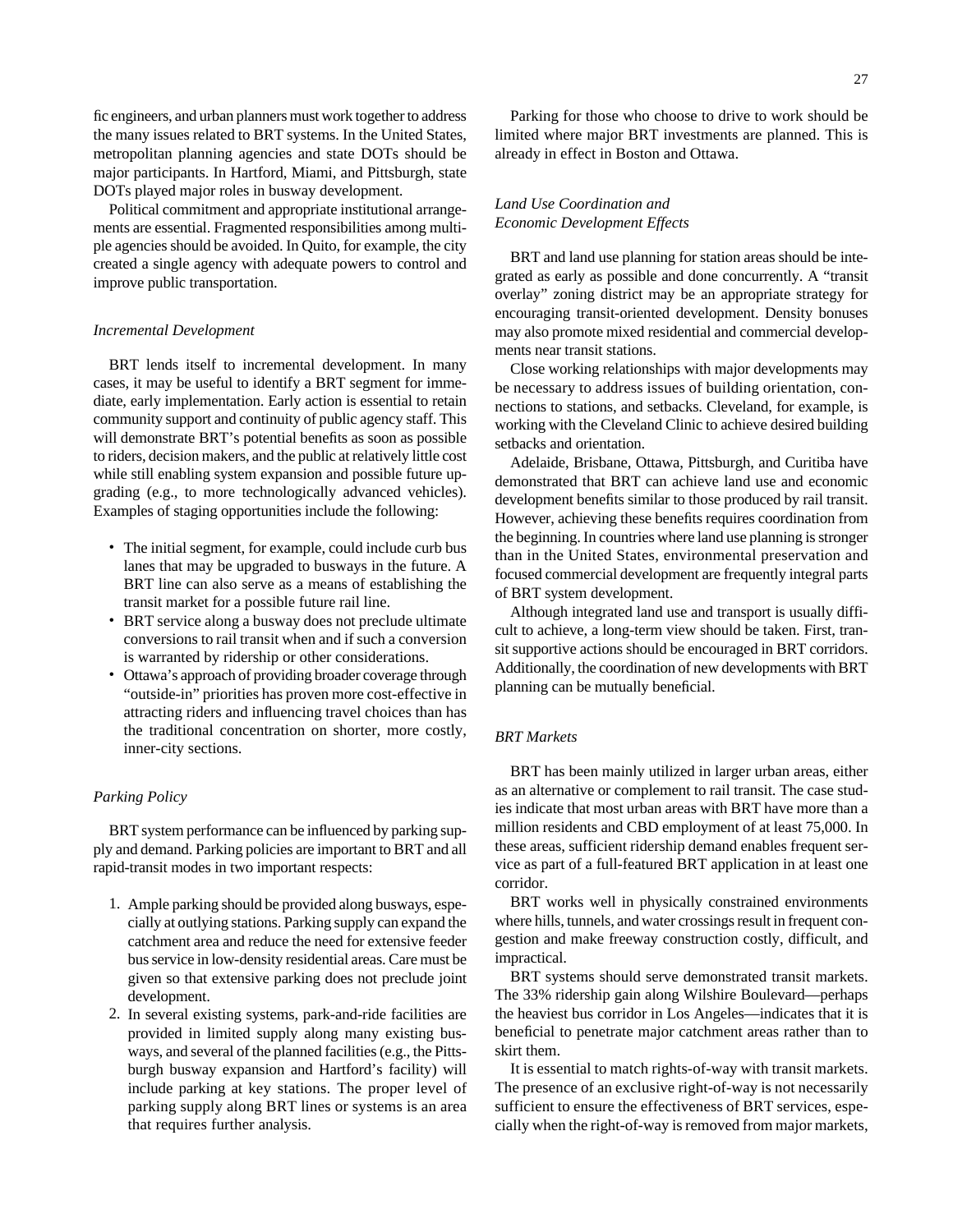or the stations are inaccessible to transferring passengers or pedestrians (as seen with the Harbor Transitway in Los Angeles).

# **3.A.2 System Concepts and Packaging**

BRT should include as many attributes of any high-quality, high-performance rapid-transit system as possible. These attributes can be specially adapted to the unique characteristics of BRT, especially its service and implementation flexibility. A successful BRT application will have all the key attributes of rail transit—segregated and prioritized rights-ofway; attractive stations with passenger amenities; off-vehicle fare collection; and attractive, multidoor vehicles. Service patterns should be clear, service should be frequent and fast, and bus stops should be spaced widely apart.

To optimize the potential benefits of BRT, there should be a focus on service, station and vehicle amenities, system integration, and development of a coherent image. These attributes can be more significant than the potential cost advantages of BRT. In Boston, for example, the Silver Line will provide oneseat rides to major destinations far beyond the extent of the bus guideway.

A successful BRT project that achieves its full potential calls for more than merely providing a bus-only lane, queue bypass, or even a dedicated busway. It requires the incorporation and integration of the entire range of rapid-transit elements and the development of a unique system image and identity. Service simplicity, frequency, image, and identity are essential.

Although providing bus lanes, signal priority, or queue bypasses may be effective in reducing congestion, these provisions do not necessarily constitute BRT, even where there is express and limited-stop bus service and other BRT features. However, use of BRT running ways should be mainly limited to buses.

BRT systems, like any rapid-transit system, should be designed to be as cost-effective as possible. However, transportation planners should not "cut corners" by eliminating key system elements and their integration as a means of reducing cost.

System identity and image are essential because they provide the customer with information on where to access the system and routing. These features alone can increase ridership in a competitive, consumer-oriented society. The image or identity of the BRT system should be emphasized in the design of all BRT system physical elements including stations, vehicles, running ways, and graphics.

The Ottawa, Brisbane, and Curitiba case studies demonstrate that the image of BRT can be enhanced by station design features, dedicated BRT vehicles, more effective fare collection methods, and marketing approaches that simplify use of the system and give it a clear identity. For example, to clearly identify BRT routes, Rouen and other French cities color their

bus lanes, as shown in Figure 11. Ireland and New Zealand cities use green pavement, whereas cities in Brazil and Japan use yellow pavement.

# **3.A.3 Running Ways**

BRT service operates successfully in mixed traffic, as seen in Los Angeles. HOV facilities can also be effective in certain markets. Bus lanes have been used to reduce traffic delays in congested areas such as New York, Pittsburgh, and Los Angeles. The use of separate rights-of-way can enhance speed, reliability, safety, and identity, as seen in Ottawa, Brisbane, and Pittsburgh. Mechanical, electronic, and optical guidance systems are used in several cities (e.g., Adelaide and Rouen) to reduce rights-of-way or to improve bus operations.

#### *Busways*

Rights-of-way for busways should be purchased or reserved as early as possible. Alignments that may pose barriers to



*Figure 11. Bus lanes in Rouen.*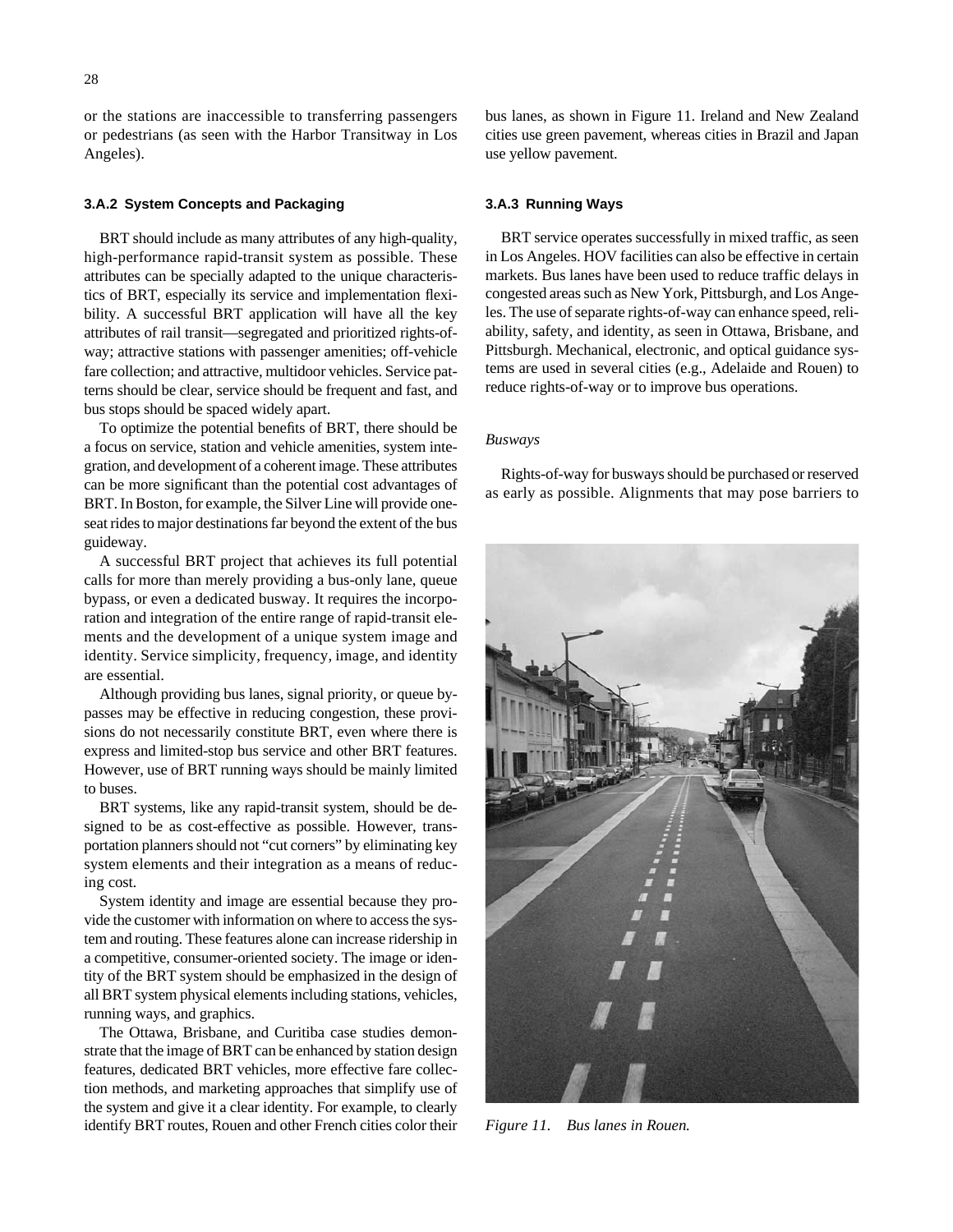implementation should be avoided. However, the right-of-way should adequately serve its market. It may be desirable to purchase or preserve rights-of-way in anticipation of future BRT projects.

Railroad and freeway rights-of-way offer opportunities for relatively easy land acquisition, minimum property impacts, and low development costs, as described in the Brisbane, Miami, and Pittsburgh case studies. However, the availability of the right-of-way should be balanced with proximity and access to markets. Rights-of-way located along railroad or freeway corridors may generate little walk-on traffic, limited opportunities for new land development, and complex negotiations. Moreover, when the railroad right-of-way is close to a parallel major arterial road, as in Miami, there are additional challenges associated with the coordination of traffic controls.

Busways can be provided as integral parts of new town development, as in Runcorn, or as an access framework for areas that are under development.

Bus tunnels have potential in downtown areas where congestion is frequent, bus volumes are high, and street space is limited, as in Boston, Brisbane, and Seattle. Bus tunnels can save buses 2 to 3 minutes per mile, as compared with local operations in mixed traffic.

Where BRT commuter express service operates on an HOV facility, it should have its own direct access and egress ramps to and from stations. Such services should also feature intermodal terminals, as they do in Houston. Requiring BRT vehicles to weave across multiple lanes of general traffic to get to median HOV lanes should be avoided.

#### *Arterial Street Bus Lanes and Median Busways*

The placement and design of bus lanes and median busways on streets and roads should take into account the diverse needs of buses, motorists, delivery vehicles, pedestrians, and turning and cross traffic.

Curb bus lanes have the advantages of good pedestrian access, curbside passenger boarding and alighting, and the ability to be installed on most roadways. However, they pose problems with competition for curb space, enforceability, and lack of identity. Curb lanes are widely used to expedite bus flow and to feed or distribute busway vehicles (e.g., Pittsburgh and Ottawa). The New York City case study indicates that extensive systems of curb bus lanes can be implemented in densely developed central areas to expedite bus flow. In such cases, effective enforcement is essential.

Median busways are widely used throughout South America and are or will be used for BRT systems in Cleveland, Eugene, and Vancouver. They are usually physically separated from adjacent traffic lanes by narrow islands.

The positive aspects of BRT facilities in arterial street medians are identity, the avoidance of interference with access to adjacent land uses, and minimum side impedance. The negative aspects are interference with left turns and potential pedestrian access problems.

Arterial median busways are freed from the effects of property access and goods delivery, and they are less likely to be used by other traffic. They provide a clear sense of BRT identity, much like the streetcar lines did a half century ago. However, they require wide curb-to-curb widths to accommodate the busway running ways, stations, and general traffic requirements. The South American case studies indicate that a high-capacity facility with station bypass lanes can be introduced into an existing arterial right-of-way that is at least 75 feet wide.

Facility design must allow safe pedestrian access to and from bus stops and suitable accommodations for left turns. Traffic signal phases for left turns should minimize the likelihood of same-direction bus-car accidents, which is a common occurrence with several LRT lines. Where there are nearby parallel one-way streets, left turns could be prohibited along busways and indirect routings could be provided.

The main constraints for providing dedicated busways in U.S and Canadian cities are finding suitably wide rights-ofway and the costs associated with right-of-way acquisition.

# *Speeds*

Limited-stop BRT operations on city streets can achieve overall speeds between 15 and 20 miles per hour. BRT operations on busways can achieve speeds of 30 miles per hour with stops and up to 55 miles per hour nonstop, with overall route revenue speeds of 25 to 35 miles per hour. Therefore, to provide speeds that are competitive with driving an automobile, a BRT should operate off-street on busways, with wide spacing between stations wherever possible.

# **3.A.4 Stations**

Stations are a key element in providing adequate capacity along a BRT line. They are also a critical element in achieving bus system identity and image. Station design should provide sufficient capacity for the likely peak-hour bus flows. Generally, several loading positions are provided. Stations along busways often provide passing lanes to enable express buses to pass stopped vehicles. Sometimes fences are used to preclude random crossings by pedestrians.

Safe pedestrian and automobile access to stations, as well as to feeder bus services, are critical in achieving ridership objectives. Context-sensitive design and community involvement will both ease implementation and encourage transit-oriented land use. Stations can be attractively and distinctively designed whether they are simple curbside shelters or busway structures. Major BRT stations should have as many amenities as possible, including those normally found at heavy rail and commuter rail stations.

High-platform stations with pre-payment of fares are used in Bogotá, Curitiba, and Quito. These designs reduce passenger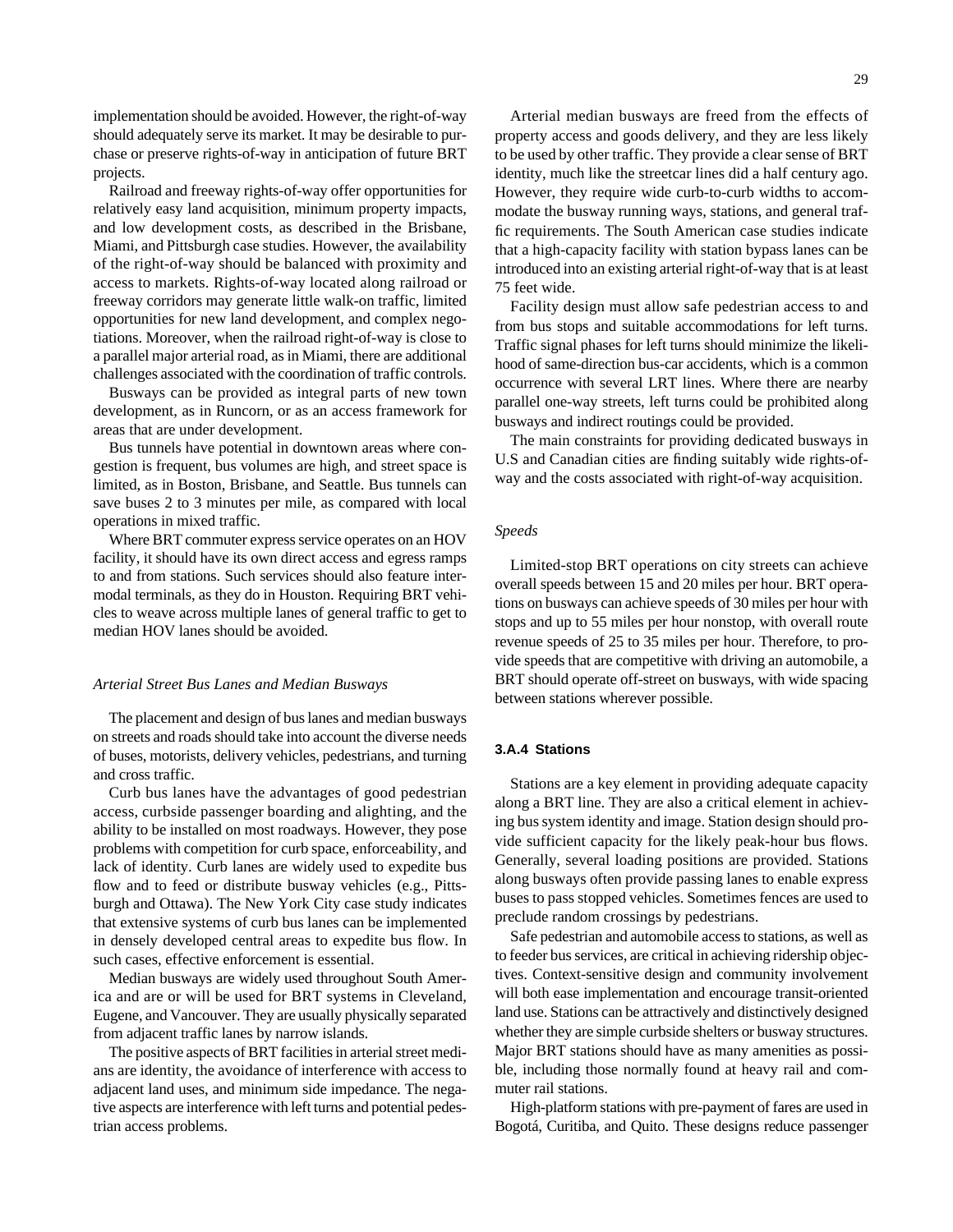service times, but they are not as common in the U.S. and Canadian environments where BRT service extends beyond the busway limits. Station capacity is enhanced when fares are collected off board and multiple-stream boarding is provided through multiple doors.

# **3.A.5 Vehicles**

Greater attention needs to be given to vehicle design and identity. Several manufacturers, such as Irisbus Civis, Bombardier, and Neoplan, are starting to recognize this need by producing specialized BRT vehicles. Key considerations to vehicle design are sufficient capacity, ease of passenger entry and exit, improved comfort, adequate circulation space, and reduced noise and emissions. Vehicles must clearly convey transit system identity and image by color, markings, and/or vehicle design. High-capacity (e.g., articulated) buses on heavily traveled routes can achieve an optimum balance between frequent bus service for passengers and efficient bus operations without resulting in bus-on-bus congestion at stops.

Examples of BRT vehicles that are (or will be) in service include Boston's multidoor articulated dual-mode bus, Bogotá's TransMilenio articulated bus, Curitiba's biarticulated bus, and the optically guided Irisbus Civis vehicles used in Rouen.

Fleets of vehicles dedicated to BRT service are desirable. However, vehicles should be configured to meet specific BRT applications because one size may not always fit all conditions or needs. For example, Miami operates vehicles of differing sizes on its busway. New bus technologies should be carefully tested before being placed in revenue service.

# **3.A.6 Fare Collection**

Fare collection procedures are normally based on specific demand elements of a BRT system. On-board fare collection may be desirable to minimize operating costs in many environments, especially at low-volume stations or during certain times of the day. Off-vehicle fare collection is desirable at major boarding points, especially during peak periods, to reduce passenger service times, station dwell times, and bus travel times. Many of the BRT systems examined in the case studies require improvements in fare collection procedures.

Possible strategies include off-vehicle fare collection at selected stations or the use of passes and possibly honor fare systems similar to those used on LRT systems. ITS and smart card technology applied at multiple doors may be the key to allowing simultaneous on-board fare payment and multipledoor boarding without increasing revenue shrinkage. Onboard magnetic card readers for fare payment may actually increase dwell times more than requiring exact change or token payment.

#### **3.A.7 ITS Applications**

ITS applications can greatly enhance the success of BRT systems. At relatively modest costs, ITS applications may replace some of the functions provided by expensive and difficult-to-maintain physical infrastructure or other types of rapid transit. ITS applications can be used to convey passenger information in a variety of venues, to monitor or control bus operations, to provide priority at signalized intersections, to enhance safety and security on board vehicles and at stations, and even to provide guidance for BRT vehicles.

In places where ITS has been applied most successfully to BRT, such as in Los Angeles, ITS elements have been part of a geographically larger, functionally comprehensive ITS system.

# **3.A.8 Service Plan and Operations**

The service plan should be designed for the specific needs of the BRT environment and may include a variety of services. A primary advantage of BRT is the ability to provide point-topoint one-seat rides because of the relatively small size of the basic service unit compared with that of rail rapid-transit systems. Providing point-to-point service must be balanced against the need for easy-to-understand, high-frequency service throughout the day.

As ridership increases, it may become necessary to increase trunk line service frequency and to convert some overlay services to feeders or shuttles. BRT should minimize transfers to attract choice riders. Where transfers are necessary, they should take place in station facilities that are attractive, that offer amenities, and that are designed to minimize walking distances and level changes.

Service frequencies should be tailored to market demands. When frequent and reliable transit services are desired, maximum headways of 10 minutes in peak periods and 15 minutes in non-peak periods will minimize the need for set passenger schedules on BRT all-stop service routes. Where two services operate on the same BRT line (e.g., limited-stop BRT and local bus operations, or BRT express and all stop), it is preferable to have minimum combined frequencies of about 5 minutes in the peak period and 7.5 minutes in the base period to minimize the need for set passenger schedules.

The maximum number of buses operating during peak hours should be governed by (1) meeting ridership demands, (2) minimizing bus congestion, (3) operating costs, and (4) operational constraints. This might require operating fewer buses than is physically possible. Curitiba, for example, provides peak service on 90-second headways for its median busway all-stop service, whereas direct express buses operate on parallel streets. Headway-based schedules work well where buses operate at close intervals.

Public regulation of BRT operations might be needed where services are contracted or privately operated. Privatesector operation under public supervision has proven suc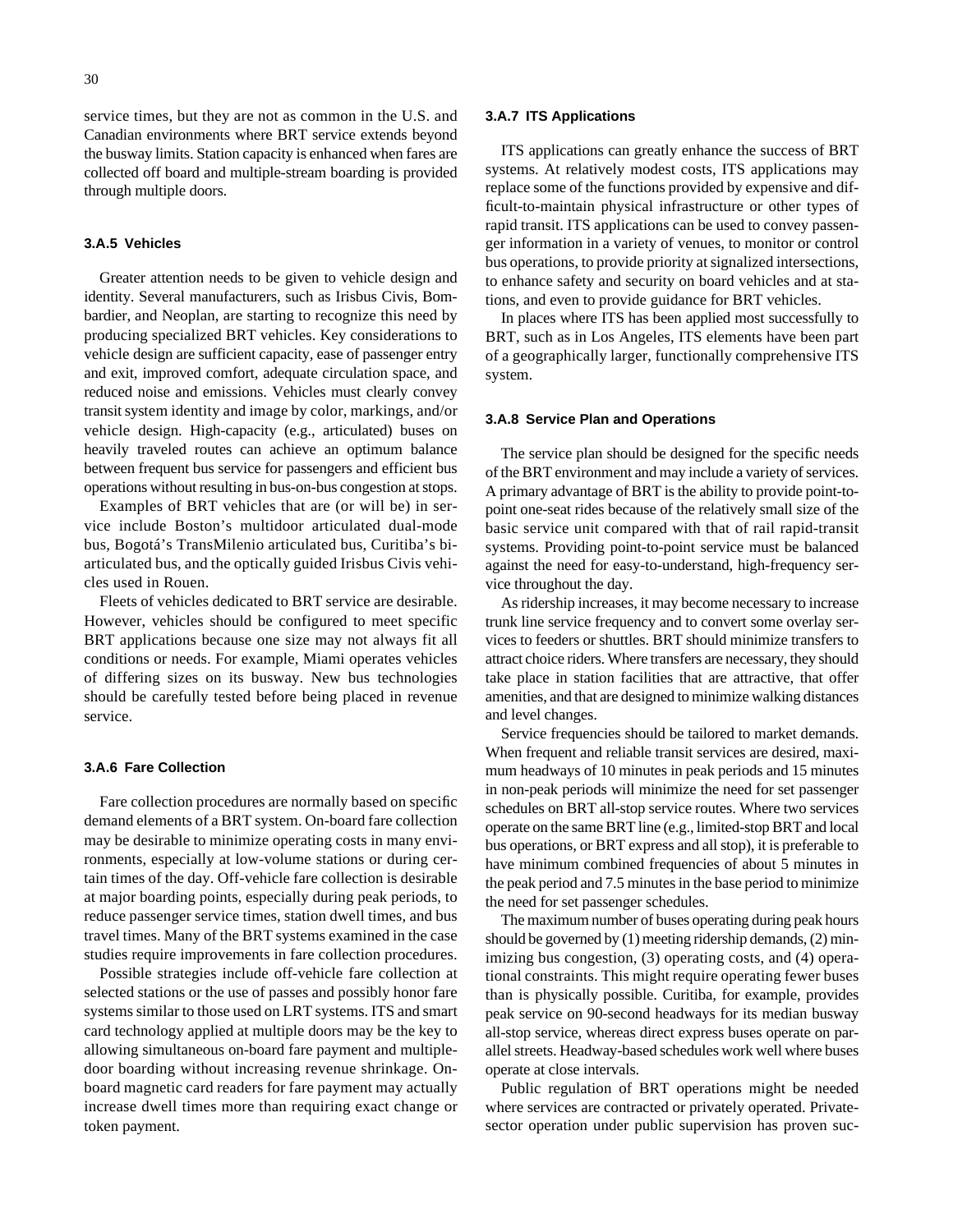cessful in Curitiba, where the combination of public–private sector initiatives has resulted in an efficient, high-quality bus service.

BRT service can extend beyond the limits of dedicated guideways if reliable, high-speed operations can be sustained. Outlying sections of BRT lines, and in some cases CBD distribution, can use existing general traffic roads and streets. These streets, which can include HOV lanes, should be suitably modified through graphics, signage, and pavement markings to improve BRT efficiency, effectiveness, and identity. In Ottawa, for example, about half of the Transitway routes actually operate on the Transitway itself.

In most North American applications, the BRT service patterns that work best feature all-stop service at all times of day complemented by an "overlay" of integrated express services for specific markets during peak periods such as major parkand-ride stations to the CBD. This service pattern is found in Miami, Ottawa, and Pittsburgh. In Pittsburgh, more than half of the East Busway neighborhood's riders come from beyond the busway limits.

During off-peak periods, the integrated overlaid routes are turned back at BRT stations, converting the local portion of the routes into more cost-effective feeders. Where turnbacks are provided, good connecting schedules and communication facilities are essential, especially where feeders have long headways.

## **3.A.9 Traffic-Transit Integration**

Close working arrangements between traffic engineers and transit planners are essential in developing busway and buslane designs, locations of bus stops and turning lanes, and application of traffic controls. A good program of traffic controls and signage will help ensure safe vehicle and pedestrian crossings of busways and bus lanes. Excessively long traffic signal cycle lengths to accommodate exclusive bus phases should be avoided.

Los Angeles's successful Metro Rapid bus operations on Wilshire-Whittier and Ventura Boulevards are a direct result of cooperation between the Metropolitan Transportation Authority and the city's DOT. The two agencies found that (1) a modest "advance" or "extension" of the traffic signal green time (or a delay of the red signal time) of up to 10 seconds per cycle can reduce bus delays with negligible impacts on cross street traffic, (2) bus headways should not be less than 2.5 to 3.0 minutes to enable major cross streets to "recover" from the time lost, and (3) far-side stops are essential.

An at-grade busway has fewer traffic impacts on intersecting roads than a typical arterial street. However, relatively light bus volumes require traffic control strategies that ensure safety at grade crossings. Positive protection, such as bus-actuated traffic signals, is essential. However, if accidents persist, gating of bus crossings may be appropriate. The busway should be treated as though it were a high-speed light rail line on a private right-of-way. If there is sufficient conflict among various modes (i.e., vehicles, transit vehicles, and pedestrians), it is important to incorporate gates to reduce these conflicts.

# **3.A.10 Performance**

The case studies indicate that BRT can provide sufficient capacities for most corridors in most North American cities. The Ottawa and Pittsburgh busways carry peak-hour, peakdirection passenger flows of 8,000 to 10,000 people. These flows exceed the peak ridership on many U.S. and Canadian LRT lines. Curitiba's median busways routinely carry over 14,000 people per hour per direction, and Bogotá's system carries over 25,000 people per hour per direction. These flows exceed any expected rapid-transit passenger volumes that are likely in major corridors in the United States and in other developed countries.

Revenue speeds of 25 to 35 miles per hour are obtained on grade-separated busways in Pittsburgh and Ottawa for all-stop routes. Express routes have end-to-end revenue speeds of over 40 miles per hour. In Los Angeles, the arterial Metro Rapid routes achieve speeds up to 19 miles per hour. Two-thirds of the increase in travel speed in Los Angeles was due to fewer stops, and one-third was due to traffic signal priorities.

A main reason for the increased operating speeds on BRT systems is the wide spacing between stops. This suggests that BRT lines should have the widest station spacing that is feasible, which is generally a half-mile or more.

The Los Angeles experience showed that a combination of several BRT elements can achieve a 25% to 30% reduction in bus travel times and corresponding gains in ridership. These BRT elements include distinctive buses and stations, wide spacing between bus stops, and modest traffic signal priorities. The Los Angeles demonstration reported a 1% increase in riders for every 1% decrease in travel times. In fact, about onethird of the gain represented new transit riders, one-third was riders diverted from other routes, and one-third was existing riders making the trip more often.

A fixed-transit facility with frequent service can increase ridership. Regardless of travel time advantage, the presence or identity of the service can enhance ridership, as in Miami. The perceived permanence of the running way appears to have benefited ridership.

#### **3.B CONCLUSIONS: SIGNIFICANCE AND EXTENSION**

Examination of the case studies shows that BRT does work. BRT systems can attract new riders to transit and induce transit-oriented land use and economic development in a broad variety of environments. Virtually all new, fully integrated BRT system investments have experienced the same type of ridership increases previously thought to be the exclusive province of rail transit. For example, in Los Angeles, more than